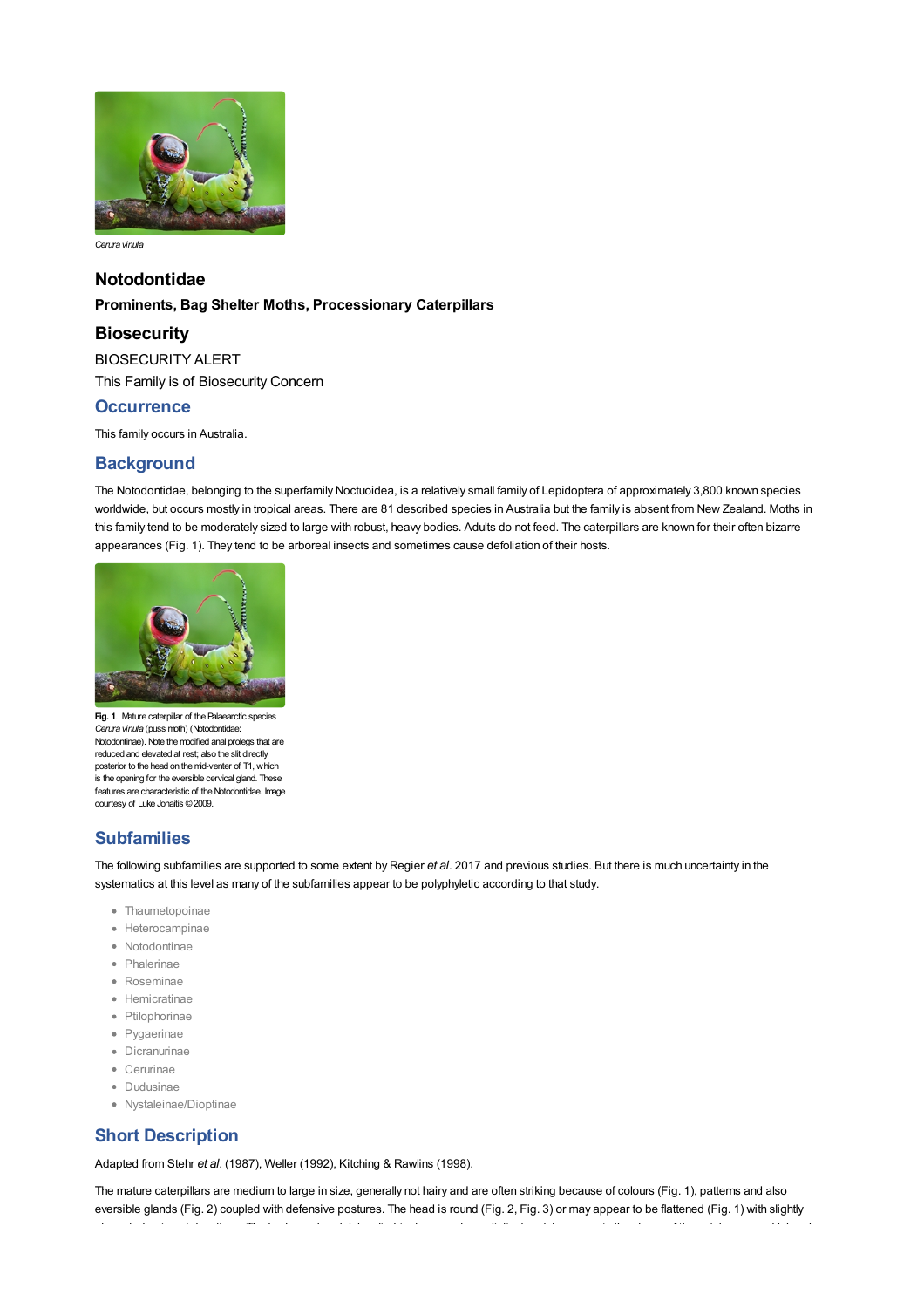elongated [epicranial](file:///C:/Users/mathewt/AppData/Local/Temp/glossary.pdf#Caterpillar%20Key_epicranial) vertices. The body can be plainly cylindrical, or may have distinct protuberances in the shape of 'horns', humps and tubercles (Fig. 3). The body may taper significantly posteriorly with modified anal [prolegs](file:///C:/Users/mathewt/AppData/Local/Temp/glossary.pdf#Caterpillar%20Key_prolegs) called stemapods (Fig. 1). The integument is generally relatively smooth (Fig. 1, Fig. 2), with indistinct granules and may sometimes appear glossy or covered with [spinules](file:///C:/Users/mathewt/AppData/Local/Temp/glossary.pdf#Caterpillar%20Key_spinules). There may be extra [secondary](file:///C:/Users/mathewt/AppData/Local/Temp/glossary.pdf#Caterpillar%20Key_secondary%20setae) setae on the [lateral](file:///C:/Users/mathewt/AppData/Local/Temp/glossary.pdf#Caterpillar%20Key_lateral) faces of the prolegs A3-6. Dorsally there are either single, [primary](file:///C:/Users/mathewt/AppData/Local/Temp/glossary.pdf#Caterpillar%20Key_primary%20setae) setae, or sometimes abundant secondary setae uniformly distributed (Fig. 3). Sometimes, [dorsal](file:///C:/Users/mathewt/AppData/Local/Temp/glossary.pdf#Caterpillar%20Key_dorsal) of the prolegs, there are multisetose, paired [verrucae](file:///C:/Users/mathewt/AppData/Local/Temp/glossary.pdf#Caterpillar%20Key_verrucae) (Fig. 3). The body shows a very wide diversity of bold or cryptic patterns including spots and stripes. Spiracles are elliptical, with that on T1 and A8 usually larger than those on A1-A7.

Most notodontid caterpillars are solitary feeders, but some are gregarious, and this is most common in the processionary moths, the Thaumetopoinae.



**Fig. 1**. Mature caterpillar of the Palaearctic species *Cerura vinula* (puss moth) (Notodontidae: Notodontinae). Note the modified anal prolegs that are reduced and elevated at rest; also the slit directly posterior to the head on the mid-venter of T1, which is the opening for the eversible cervical gland. These features are characteristic of the Notodontidae. Image courtesy of Luke Jonaitis ©2009.



**Fig. 2**. Anterior view of the Australian species *Psalidostetha banksiae* (banksia moth) (Notodontidae: Notodontinae). Note the distinctive, everted, bifid cervical glands just below the head. Image©Jiri Lochman/Lochman LT.

# **Diagnosis**

#### Adapted from Stehr *et al*. (1987), Miller (1991), Kitching & Rawlins (1998), Schintlmeister (2008).

#### The main diagnostic features for the Notodontidae are as follows:

- 1. Two MD setae on A1. Other Noctuoidea have only one
- 2. Seta X in the anterolateral corner of the [suranal](file:///C:/Users/mathewt/AppData/Local/Temp/glossary.pdf#Caterpillar%20Key_suranal) [shield](file:///C:/Users/mathewt/AppData/Local/Temp/glossary.pdf#Caterpillar%20Key_shield) Most Notodontidae
- 3. SV [seta](file:///C:/Users/mathewt/AppData/Local/Temp/glossary.pdf#Caterpillar%20Key_seta) on T2 and T3 un[isetose](file:///C:/Users/mathewt/AppData/Local/Temp/glossary.pdf#Caterpillar%20Key_setose). Most Notodontidae, but [bisetose](file:///C:/Users/mathewt/AppData/Local/Temp/glossary.pdf#Caterpillar%20Key_bisetose) in the Heterocampinae
- 4. The mandibular cutting edge is smooth (with no scissorial teeth) in mature larvae
- 5. Many have a [cervical](file:///C:/Users/mathewt/AppData/Local/Temp/glossary.pdf#Caterpillar%20Key_cervical) gland on the mid[-venter](file:///C:/Users/mathewt/AppData/Local/Temp/glossary.pdf#Caterpillar%20Key_venter) of T1, just [posterior](file:///C:/Users/mathewt/AppData/Local/Temp/glossary.pdf#Caterpillar%20Key_posterior) to the head. The everted gland (adenosema) is dorsoventrally flattened and [bifid](file:///C:/Users/mathewt/AppData/Local/Temp/glossary.pdf#Caterpillar%20Key_bifid) (except in the Dioptini) (Fig. 1, Fig. 2)
- 6. Modified A10 prolegs
	- a. A10 prolegs, frequently elevated when the [larva](file:///C:/Users/mathewt/AppData/Local/Temp/glossary.pdf#Caterpillar%20Key_larva) is resting (Fig. 1)
	- b. Frequently smaller than the A3-A6 prolegs or modified as stemapods, which may be peglike structures or very thin and elongated and sometimes with eversible **[distal](file:///C:/Users/mathewt/AppData/Local/Temp/glossary.pdf#Caterpillar%20Key_distal)** glands (Fig. 1)
	- c. Crochets less numerous than on A3-A6, or absent. This character is unique in the Noctuoidea.

#### Other features characteristic of the family are as follows:

#### *Head*

- Stipital lobes present on the [maxilla](file:///C:/Users/mathewt/AppData/Local/Temp/glossary.pdf#Caterpillar%20Key_maxilla)
- Mandibles bearing secondary setae. Thaumetopoinae
- Lateral flanges on [spinneret](file:///C:/Users/mathewt/AppData/Local/Temp/glossary.pdf#Caterpillar%20Key_spinneret). In many notodontids.

#### *Prolegs*

- Prolegs full complement on A3-A6 (Fig. 1, Fig. 3). Separates the notodontids from the Nolidae (which have 3 pairs) and some [Noctuidae](file:///C:/Users/mathewt/AppData/Local/Temp/noctuidae.pdf) and [Erebidae](file:///C:/Users/mathewt/AppData/Local/Temp/erebidae.pdf) (with only 2 or 3 pairs) ('semi-loopers')
- Sub-equally to equally developed A3-A6 prolegs, but these are also in the [Noctuidae](file:///C:/Users/mathewt/AppData/Local/Temp/noctuidae.pdf) and [Erebidae](file:///C:/Users/mathewt/AppData/Local/Temp/erebidae.pdf)
- Uniordinal [crochets](file:///C:/Users/mathewt/AppData/Local/Temp/glossary.pdf#Caterpillar%20Key_crochets), rarely [biordinal](file:///C:/Users/mathewt/AppData/Local/Temp/glossary.pdf#Caterpillar%20Key_biordinal) (Common 1970), but also [Noctuidae](file:///C:/Users/mathewt/AppData/Local/Temp/noctuidae.pdf) and [Erebidae](file:///C:/Users/mathewt/AppData/Local/Temp/erebidae.pdf)
- Crochets arranged in a [homoideous](file:///C:/Users/mathewt/AppData/Local/Temp/glossary.pdf#Caterpillar%20Key_homoideous) [mesoseries](file:///C:/Users/mathewt/AppData/Local/Temp/glossary.pdf#Caterpillar%20Key_mesoseries). Distinguishes notodontids from the Arctiinae [\(Erebidae](file:///C:/Users/mathewt/AppData/Local/Temp/erebidae.pdf))
- Extra, or secondary setae, at least on the A3-A6 prolegs the SV group on lateral sides of A3-A6 prolegs. Exceptions are *Clostera* (Pygaerinae) (Fig. 3) and *Datana* (Phalerinae), in which the body is uniformly covered extensively with setae and there are secondary setae on the head. Generally, paired, multisetose verrucae are absent (unlike the Arctiinae and Lymantriinae [\(Erebidae](file:///C:/Users/mathewt/AppData/Local/Temp/erebidae.pdf)) and Acronictinae [\(Noctuidae](file:///C:/Users/mathewt/AppData/Local/Temp/noctuidae.pdf))). Scoli sometimes present as in *Clostera* (Fig. 3)
- A8 with [spiracle](file:///C:/Users/mathewt/AppData/Local/Temp/glossary.pdf#Caterpillar%20Key_spiracle) less than 1.5X (usually about 1.25X) height of that on A7. Thaumetopoinae
- Many have chemical defences (cyanic acid, formic acid, and other ketones) not commonly found in other Lepidoptera)
- Some larvae undergo shape modification and colour changes with each [instar](file:///C:/Users/mathewt/AppData/Local/Temp/glossary.pdf#Caterpillar%20Key_instar).

#### Adapted from Stehr *et al*. (1987) and Kitching & Rawlins (1998).

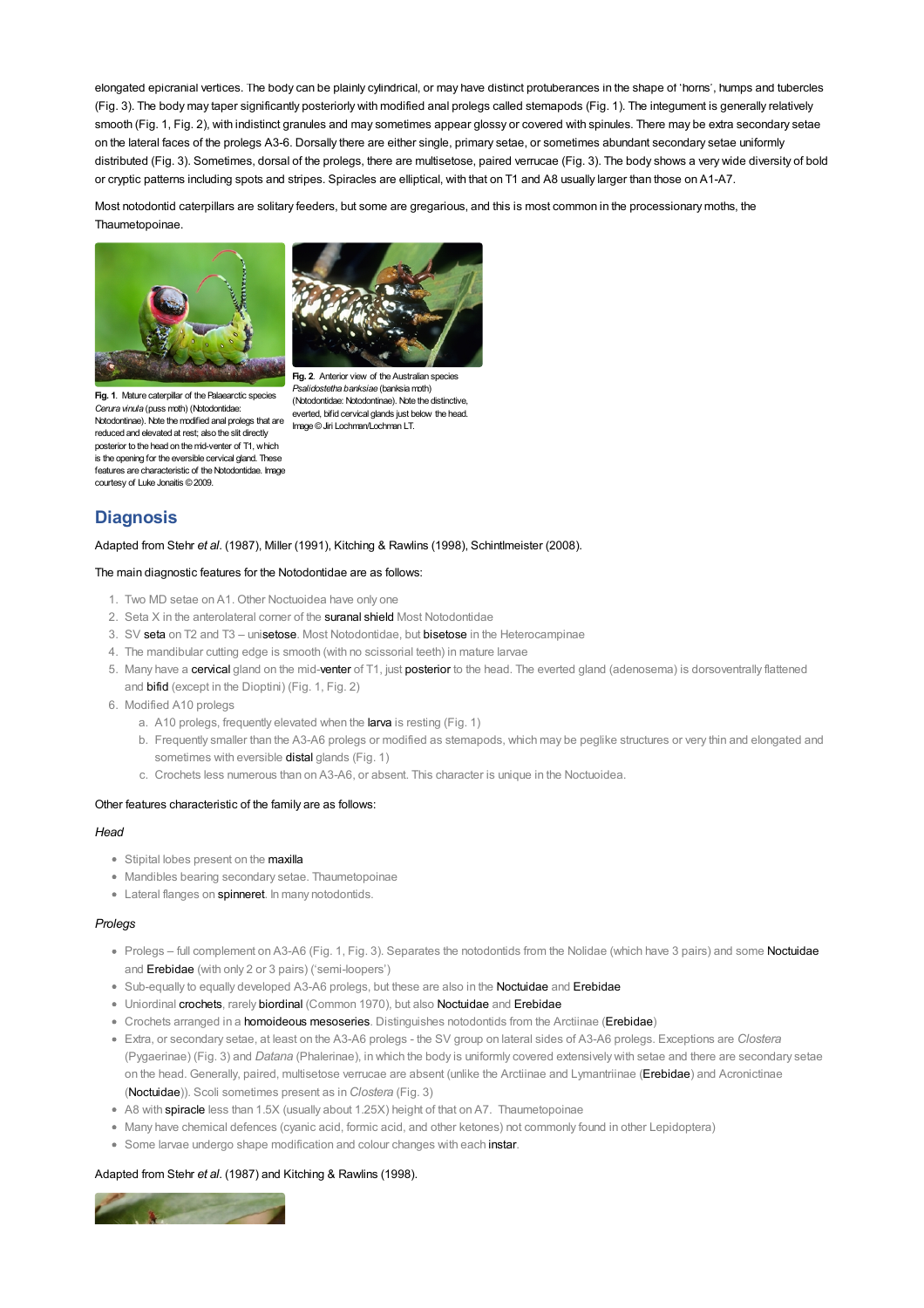

**Fig. 3. Mature caterpillar of the Australian specie** *Clostera rubida* (Notodontidae: Pygaerinae). Note the processes on the dorsal side of A1 and A8, numerous secondary setae (including on the head) and setae-bearing scoli (longwhite protuberances on the dorsum). The A10 prolegs are only slightly reduced. Photo: courtesy of Valry Ryland, Magnetic Island, Queensland.

# **Detailed Description**

*Head*: The head is [hypognathous](file:///C:/Users/mathewt/AppData/Local/Temp/glossary.pdf#Caterpillar%20Key_hypognathous) (Fig. 1, Fig. 2, Fig. 3) with a roughly triangular to bell-shaped [frontoclypeus](file:///C:/Users/mathewt/AppData/Local/Temp/glossary.pdf#Caterpillar%20Key_frontoclypeus) with an [apex](file:///C:/Users/mathewt/AppData/Local/Temp/glossary.pdf#Caterpillar%20Key_apex) at around 0.3-0.4 of the distance between the base of the frontoclypeus and the epicranial notch The junction of the adfrontal [ecdysial](file:///C:/Users/mathewt/AppData/Local/Temp/glossary.pdf#Caterpillar%20Key_ecdysial%20lines) lines lies distally [cephalad](file:///C:/Users/mathewt/AppData/Local/Temp/glossary.pdf#Caterpillar%20Key_cephalad) of the epicranial notch (this description of the frontal area applies to the North American taxa at least). There are six [stemmata](file:///C:/Users/mathewt/AppData/Local/Temp/glossary.pdf#Caterpillar%20Key_stemmata), with 1-4 in a semicircle, and 5 and 6 forming a line ventroposterior of 1-4.

*Thorax*: The [prothoracic](file:///C:/Users/mathewt/AppData/Local/Temp/glossary.pdf#Caterpillar%20Key_prothoracic%20shield) shield is variously developed and may not be discernible (Fig. 3). SV group uni- or bisetose on T2 and T3; MD bisetose on T3.

*Abdomen*: The MD setae are bisetose on A1 (Hinton 1946) and the SV group has more than three setae on prolegs A3-A6. The prolegs are subequally to equally developed on A3-A6 (Fig. 1, Fig. 3), with homoideous, [uniordina](file:///C:/Users/mathewt/AppData/Local/Temp/glossary.pdf#Caterpillar%20Key_uniordinal)l crochets in a mesoseries. The A10 prolegs are often reduced (stemapods) and are shorter or peglike, with fewer crochets than on A3-A6, or tapering and elongated with no crochets (Fig. 1).

The dorsal surfaces of A1-A8 are unmodified, or with at least one or several segments bearing single or double tubercles and/or humps. The humps may be very large and movable. Setae-bearing verrucae and [scoli](file:///C:/Users/mathewt/AppData/Local/Temp/glossary.pdf#Caterpillar%20Key_scoli) are present in some species (Fig. 3), especially the Pygaerinae.

The A10 segment has an extra seta near the anterolateral corner of the anal shield (suranal [plate](file:///C:/Users/mathewt/AppData/Local/Temp/glossary.pdf#Caterpillar%20Key_plate)) but this is absent in *Cargida* (Dudusinae) and undiscernible in some last instar *Datana* (Phalerinae) and *Clostera* (Pygaerinae) (occurs in Australia) (Fig. 3), which have abundant secondary setae. The anal shield [\(suranal](file:///C:/Users/mathewt/AppData/Local/Temp/glossary.pdf#Caterpillar%20Key_suranal%20plate) plate) is generally convex, with the posterior margin rounded in the dorsal view or variously flattened and rather angular in the dorsal view in some species with long filamentous A10 prolegs (Fig. 1).

Mature larvae can differ markedly in appearance from early instars.

## **Species of Biosecurity Concern**

### **THE FOLLOWINGSPECIES IS OF BIOSECURITYCONCERN TONORTHERN AUSTRALIA**

*Neostauropus alternus*, or lobster [caterpillar](file:///C:/Users/mathewt/AppData/Local/Temp/glossary.pdf#Caterpillar%20Key_caterpillar), is considered to be of biosecurity concern for northern Australia. It is an Asian species and is considered to be a pest on pulses, tea, coffee, rambutan and mango.

#### *Neostauropus alternus* **(lobster caterpillar) (Notodontidae: Notodontinae)**

This species was separated into *Neostauropus* from *Stauropus* by Kiriakoff (1967).

#### **Description**

Adapted from Holloway (1983), Leong (2008).

For images, see: <https://lkcnhm.nus.edu.sg/app/uploads/2017/06/2008nis159-164.pdf>

Mature caterpillars are brown, with white and yellow patches and dark streaks and spots. The head is much higher than wide. The thorax is narrow. The second and third pairs of thoracic legs are must longer than the first. A1-A6 have paired conical processes. A7 has a ventrolateral tooth and tubercle on each side. A7 and A8 are flattened ventrally. A8 is expanded laterally and is strongly convex dorsally. The [ventral](file:///C:/Users/mathewt/AppData/Local/Temp/glossary.pdf#Caterpillar%20Key_ventral) prolegs are long. The anal claspers (prolegs) are elevated when the larva is resting, and are reduced to two slender, angular processes (stemapods).

#### **Biology and Feeding Damage**

At rest, the mature caterpillar generally rests upside down while clinging to the substrate with the ventral [prolegs](file:///C:/Users/mathewt/AppData/Local/Temp/glossary.pdf#Caterpillar%20Key_ventral%20prolegs) and with its head and thorax and posterior segments in close proximity. When feeding the caterpillar grips the leaf with its thoracic legs and eats from the outer margin inwards, while tapping the leaf with its legs. When disturbed the caterpillar flings its legs outwards and then vibrates them for a few seconds before folding them in. Simultaneously it also suddenly parts the anal prolegs (Leong 2008)). The caterpillars are believed to be ant mimics.

#### **Current Distribution**

- North-eastern Himalayas
- Sri Lanka
- Sundaland
- The Philippines
- Sulawesi
- **Southern Moluccas**

## **Caterpillar** [Host](file:///C:/Users/mathewt/AppData/Local/Temp/glossary.pdf#Caterpillar%20Key_host) **Plants**

**[Polyphagous](file:///C:/Users/mathewt/AppData/Local/Temp/glossary.pdf#Caterpillar%20Key_polyphagous)**